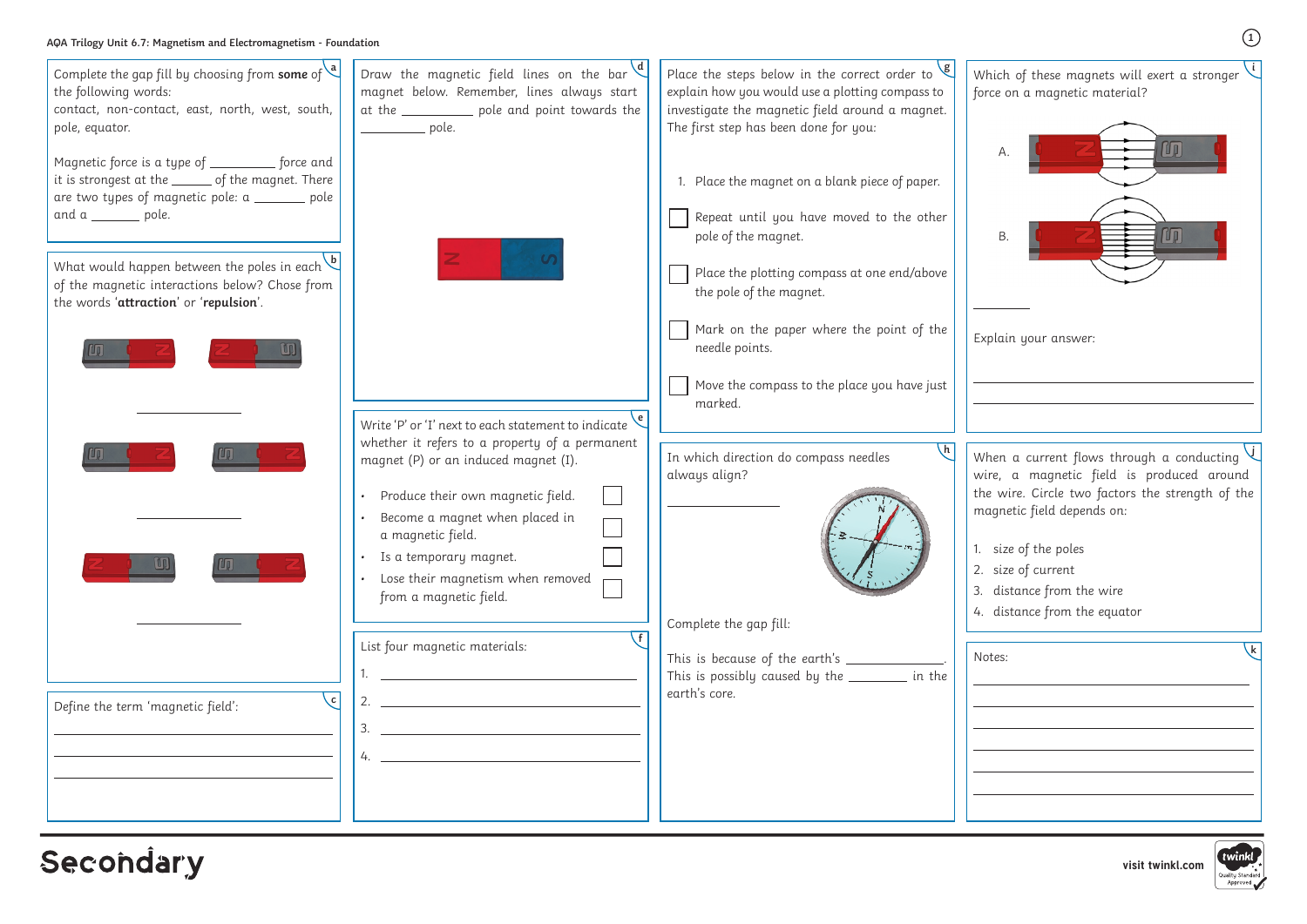**2**

| A long, straight, conducting wire is placed<br>vertically so that it passes through a horizontal<br>piece of board. Iron filings are sprinkled onto the<br>board. Draw the pattern they would form: | Place the statements below in the correct $\frac{d}{dx}$<br>order to describe how you would use the piece<br>of equipment previously stated, to investigate the<br>magnetic field you have drawn. The first one has<br>been done for you.<br>1. Place a magnetic compass at one point | What is a solenoid?                                                                                                                                |
|-----------------------------------------------------------------------------------------------------------------------------------------------------------------------------------------------------|---------------------------------------------------------------------------------------------------------------------------------------------------------------------------------------------------------------------------------------------------------------------------------------|----------------------------------------------------------------------------------------------------------------------------------------------------|
|                                                                                                                                                                                                     | along the wire.<br>Move the magnetic compass further along<br>the wire.<br>Again, turn the power supply on and off                                                                                                                                                                    | Describe what happens to the magnetic field $\frac{18}{3}$<br>around a straight wire when the current is<br>reversed.                              |
| State the piece of equipment you could use to $\sqrt{b}$<br>investigate the magnetic field you have drawn                                                                                           | and observe the direction of the compass<br>needle.<br>Move the compass further away from the<br>wire to see that the magnetic field is weaker.                                                                                                                                       | List four ways in which you can make the<br>magnetic field around a solenoid/electromagnet<br>stronger:                                            |
| above:<br>$\mathsf{c}$                                                                                                                                                                              | Turn the power supply on and off and<br>observe the direction of the compass needle.<br>$\epsilon$<br>Draw the magnetic field pattern around the<br>solenoid below:                                                                                                                   | 2.<br>$\overline{\mathbf{3}}$ .<br>$\frac{1}{2}$                                                                                                   |
| State the method that informs you of the<br>direction of the current in a straight wire.<br>What do you thumb and fingers represent in this                                                         |                                                                                                                                                                                                                                                                                       | A student draws on paper the field lines around<br>a magnet. They are close together. What does<br>this tell you about the strength of the magnet? |
| method?<br>thumb:<br>fingers:                                                                                                                                                                       | Current<br>Current<br>out<br>in                                                                                                                                                                                                                                                       |                                                                                                                                                    |
|                                                                                                                                                                                                     | Which other type of magnet produces a similar<br>pattern?                                                                                                                                                                                                                             |                                                                                                                                                    |

## Secondary

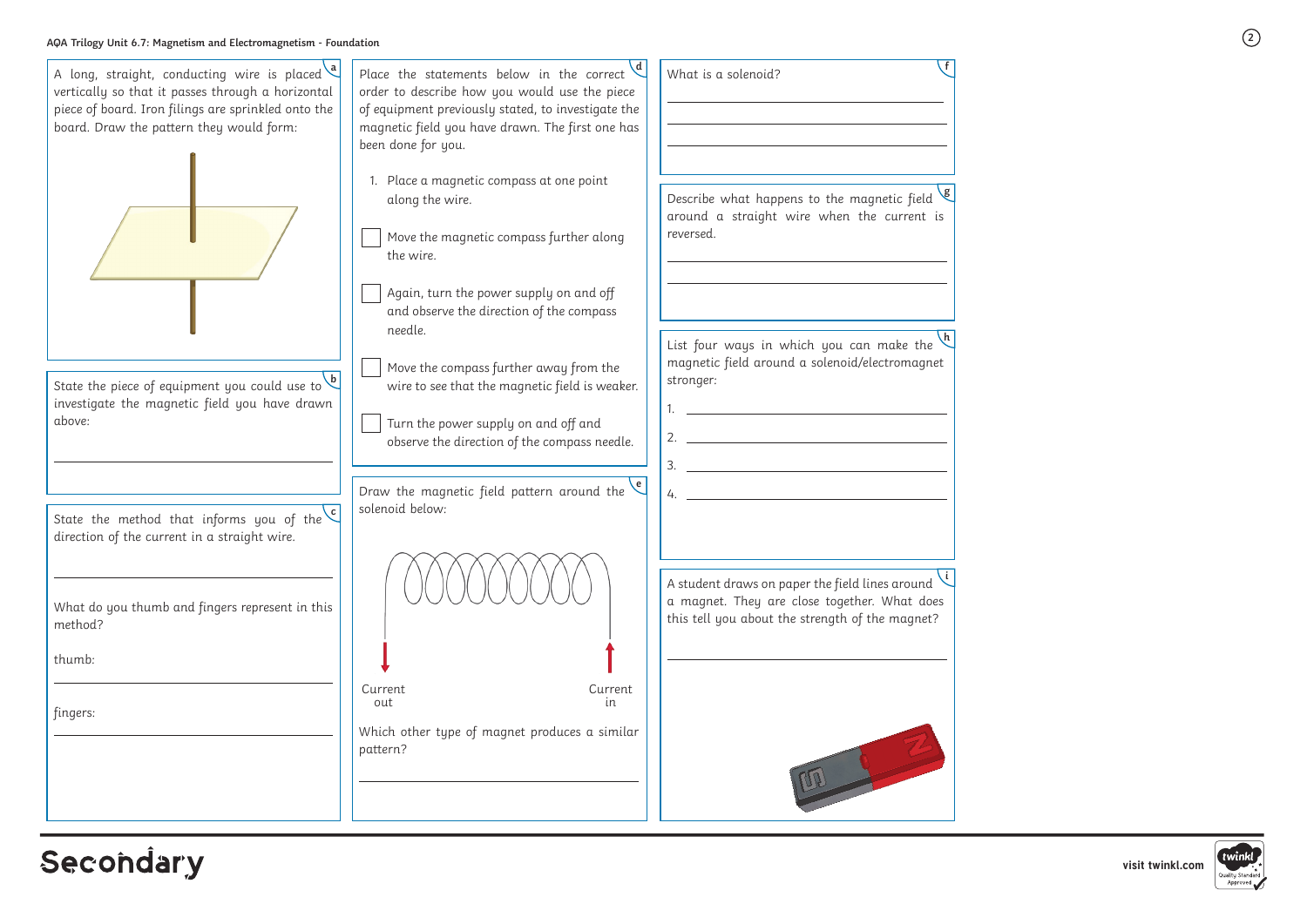**visit twinkl.com**

**<sup>g</sup>** Which of these magnets will exert a stronger force on a magnetic material?

Explain your answer:

**B has more lines of magnetic flux.**

**i**

**1**



## Secondary



When a current flows through a conducting wire, a magnetic field is produced around the wire. Circle two factors the strength of the magnetic field depends on: **j**

1. size of the poles 2. **size of current**

3. **distance from the wire**

4. distance from the equator

Notes: **<sup>k</sup>**